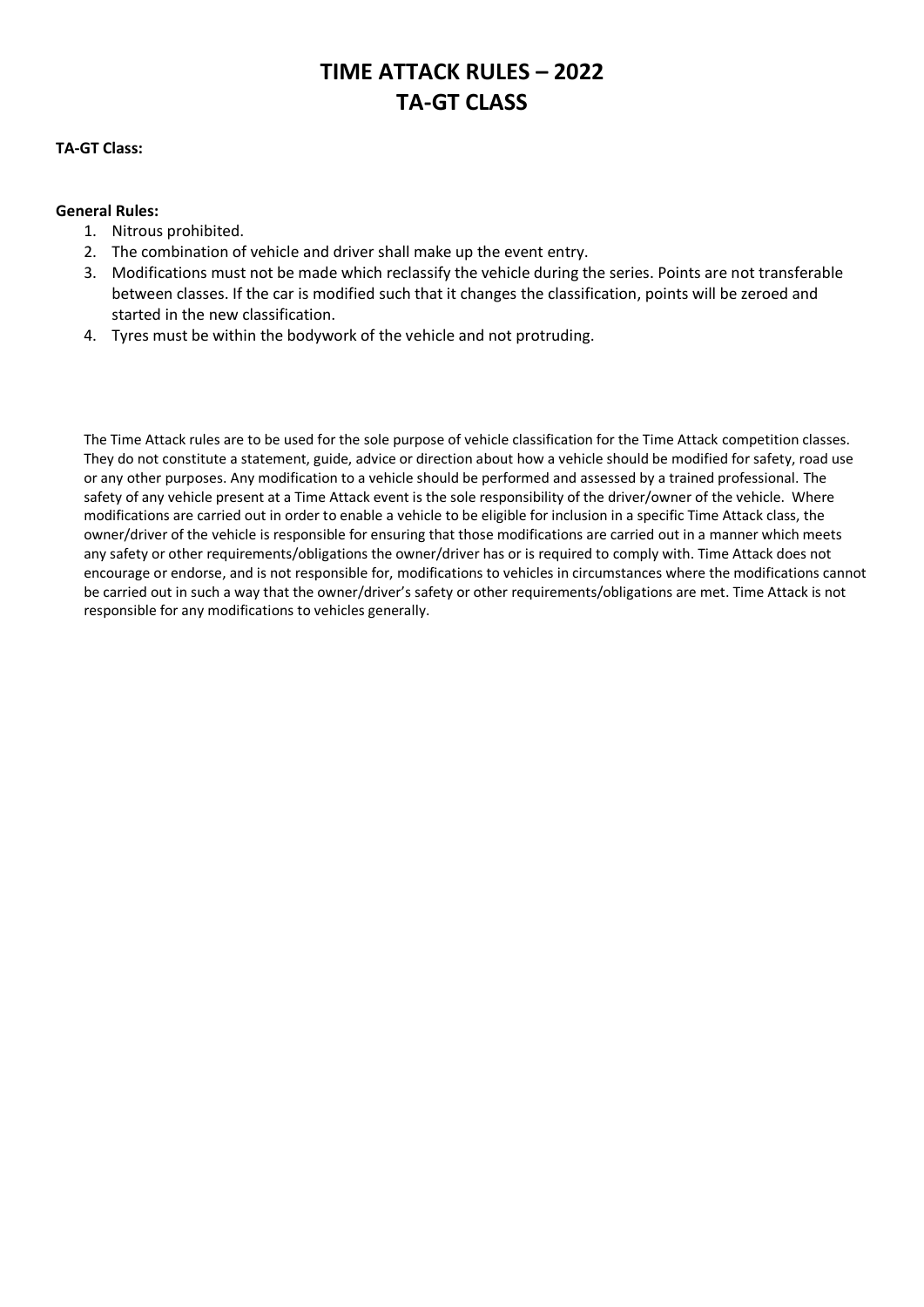# **TA-GT Class:**

There is only 1 class for TA-GT, but there are several options to enter the class as listed below. The tyre rules are used to provide parity between cars of different drive formats. There are also different options when selecting tyres within the class.

# **Vehicle:**

- 1. The vehicle must be a sedan or coupe manufactured by a major manufacture. The Ginetta G50 is permitted to run in this class as it complies to the spirit of the rules.
- 2. Tube frame cars, kit cars or custom race cars are not allowed.
- 3. The vehicle can be of any drive format. RWD, FWD or AWD but must comply with the tyre rules below depending on the drive format.

# **RWD and FWD Vehicle Tyres:**

- 1. Tyres must be no wider than 325mm.
- 2. There are 3 options when selecting a tyre:
	- A. Street Tyres (120 wear rate or greater): Free compound.
	- B. Semi Slicks: Hard to Soft compounds are allowed.
	- C. Full Slicks (including 2 groove semi): Hard to Medium compounds are allowed.

## **AWD Vehicle Tyres:**

- 1. Tyres must be no wider than 300mm.
- 2. There are 3 options when selecting a tyre:
	- A. Street Tyres (120 wear rate or greater): Free compound.
	- B. Semi Slicks: Medium to Hard compounds are allowed.
	- C. Full Slicks (including 2 groove semi): Hard compound is allowed

## **Brakes:**

1. Brakes are free.

## **Engine / Driveline:**

- 1. Engine modification and swapping is free provided body modification is minimal.
- 2. Driveline modification and swapping is free provided body modification is minimal.

## **Interior:**

- 1. Aftermarket front seats are allowed. Removal of the passenger seat and rear seats is allowed.
- 2. Must have OEM style top half of dash (fabricated copies similar to OEM look are allowed).
- 3. Removal of center console, glove box and lower dash trim is allowed.
- 4. Aftermarket instruments are allowed.

## **Chassis:**

- 1. The exhaust must be rear exiting (further back than the rear wheel) with screamer pipes allowed.
- 2. All windows must be installed, non-glass replacements are allowed.
- 3. Aftermarket composite doors are allowed.
- 4. The chassis structure must remain strut tower to strut tower.
- 5. Must have the same suspension geometry as the original manufactured vehicle. Suspension pick-up points cannot be moved.
- 6. Adjustable suspension components are allowed.
- 7. Shock absorbers, springs, coil overs are free.
- 8. Widebody guards up to 100mm are allowed for the fitment of the tyres. The hubs must remain in the original position.